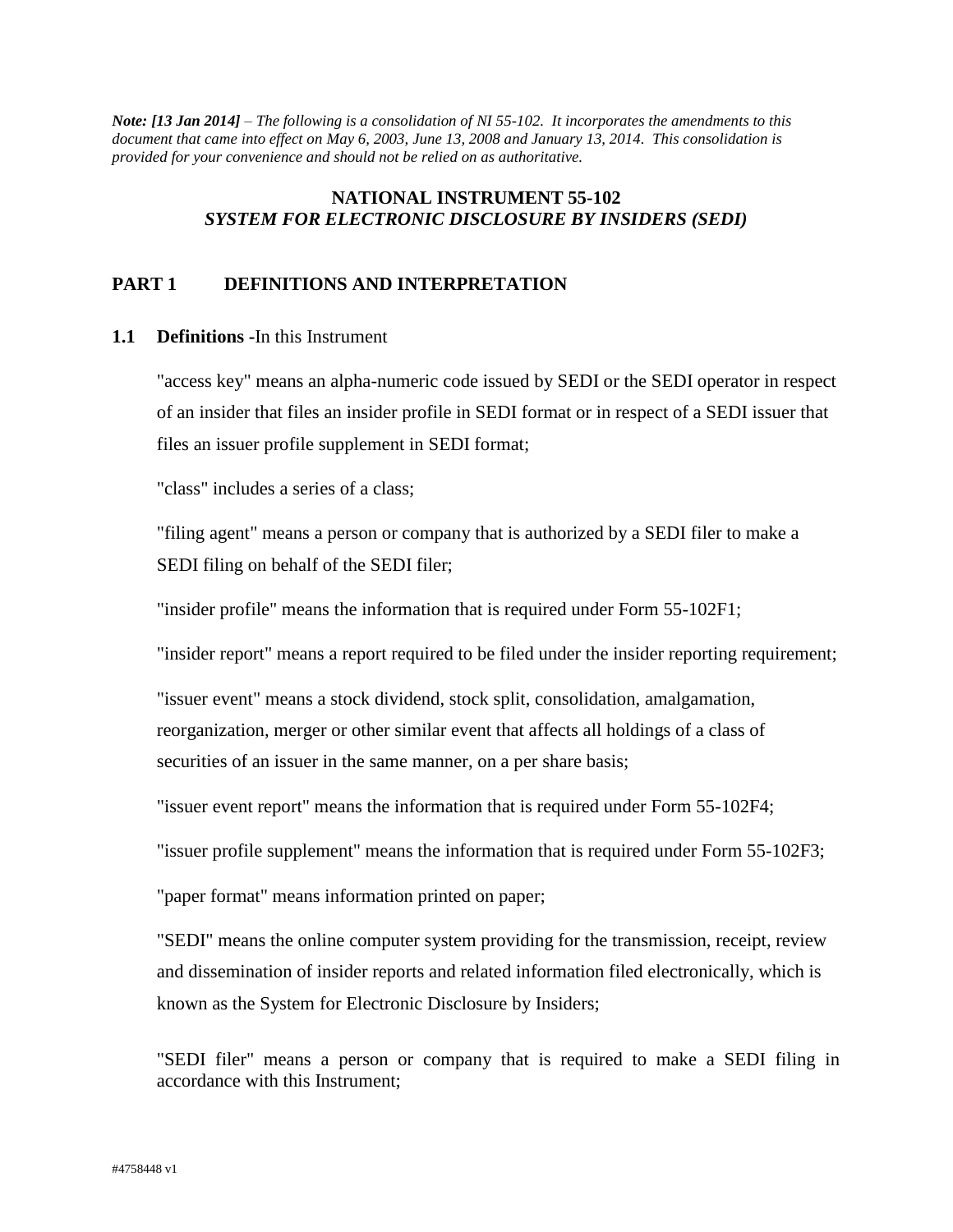"SEDI filing" means information that is filed under securities legislation or securities directions in SEDI format, or the act of filing information under securities legislation or securities directions in SEDI format, as the context indicates;

"SEDI format" means information entered electronically in SEDI using the SEDI software application located at the SEDI web site;

"SEDI issuer" means a reporting issuer, other than a mutual fund, that is required to comply with National Instrument 13-101 *System for Electronic Document Analysis and Retrieval (SEDAR)*, including a foreign issuer referred to under paragraph 2 of subsection 2.1(1) of that Instrument;

"SEDI operator" means the Alberta Securities Commission or a successor appointed by the securities regulatory authority to operate SEDI;

"SEDI software application" means the software on the SEDI web site that provides SEDI users with the functionality to make SEDI filings;

"SEDI user" means an individual who has registered in accordance with subsection 2.5(2);

"SEDI web site" means the web site maintained by the SEDI operator for the filing of information in SEDI format;

"transfer report" means

- a) in Alberta, Saskatchewan, Ontario, New Brunswick, Northwest Territories, Nova Scotia, Prince Edward Island, Newfoundland, Nunavut or Yukon, a report required to be filed by an insider of a reporting issuer under securities legislation if the insider transfers securities of the reporting issuer into the name of an agent, nominee or custodian; or
- b) in Quebec, a report required to be filed by an insider of a reporting issuer under securities legislation if the insider registers or causes to be registered any security of the reporting issuer in the name of a third person;

"user registration form" means the information that is required under Form 55-102F5.

# **PART 2 SEDI FILING REQUIREMENTS**

### **2.1 Filing of Insider Profile**

- 1) An insider of a SEDI issuer shall file an insider profile or an amended insider profile in SEDI format before the insider files an insider report in SEDI format in respect of that SEDI issuer.
- 2) An insider profile shall contain the information required under Form 55-102F1.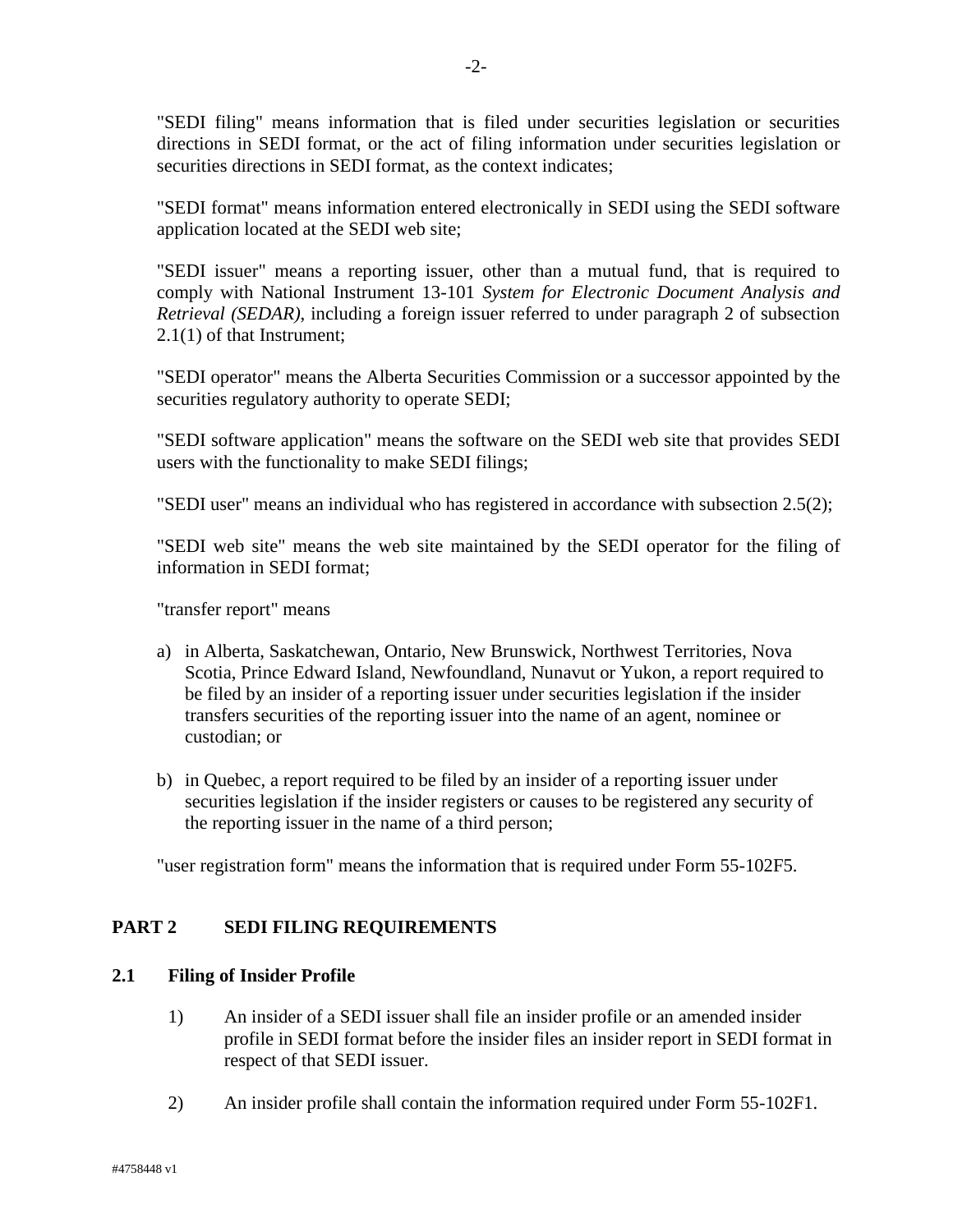- a) if there is a change in the insider's name or the insider's relationship to any SEDI issuer disclosed in the insider's most recently filed insider profile, or if the insider ceases to be an insider of any such SEDI issuer, within 10 days after the occurrence of the event, or
- b) if there has been any other change in the information disclosed in the insider's most recently filed insider profile, at the time that the insider next files an amended insider profile or an insider report in SEDI format.
- 4) An insider that is required to file an insider profile in SEDI format shall not file more than one insider profile.

# **2.2 Filing of Insider Reports in SEDI Format**

- 1) An insider of a SEDI issuer that is required by securities legislation to file an insider report in that capacity shall file the insider report in SEDI format through a SEDI user.
- 2) For greater certainty, a SEDI user under subsection (1) includes the insider if that insider becomes registered as a SEDI user on or before the time that the insider report is due to be filed.
- 3) An insider report that is filed in SEDI format shall contain the information required under Form 55-102F2.

# **2.3 Filing of Issuer Profile Supplement**

- 1) A SEDI issuer shall file an issuer profile supplement in SEDI format within three business days after the date that it becomes a SEDI issuer.
- 2) An issuer profile supplement that is required to be filed under subsection (1) shall contain the information required under Form 55-102F3.
- 3) A SEDI issuer shall file an amended issuer profile supplement in SEDI format immediately if
	- a) the SEDI issuer issues any security or class of securities to any insider of the SEDI issuer, unless that issuance has already been disclosed in its issuer profile supplement;
	- b) there is any change in the designation of any security or class of securities of the SEDI issuer disclosed or required to be disclosed in its issuer profile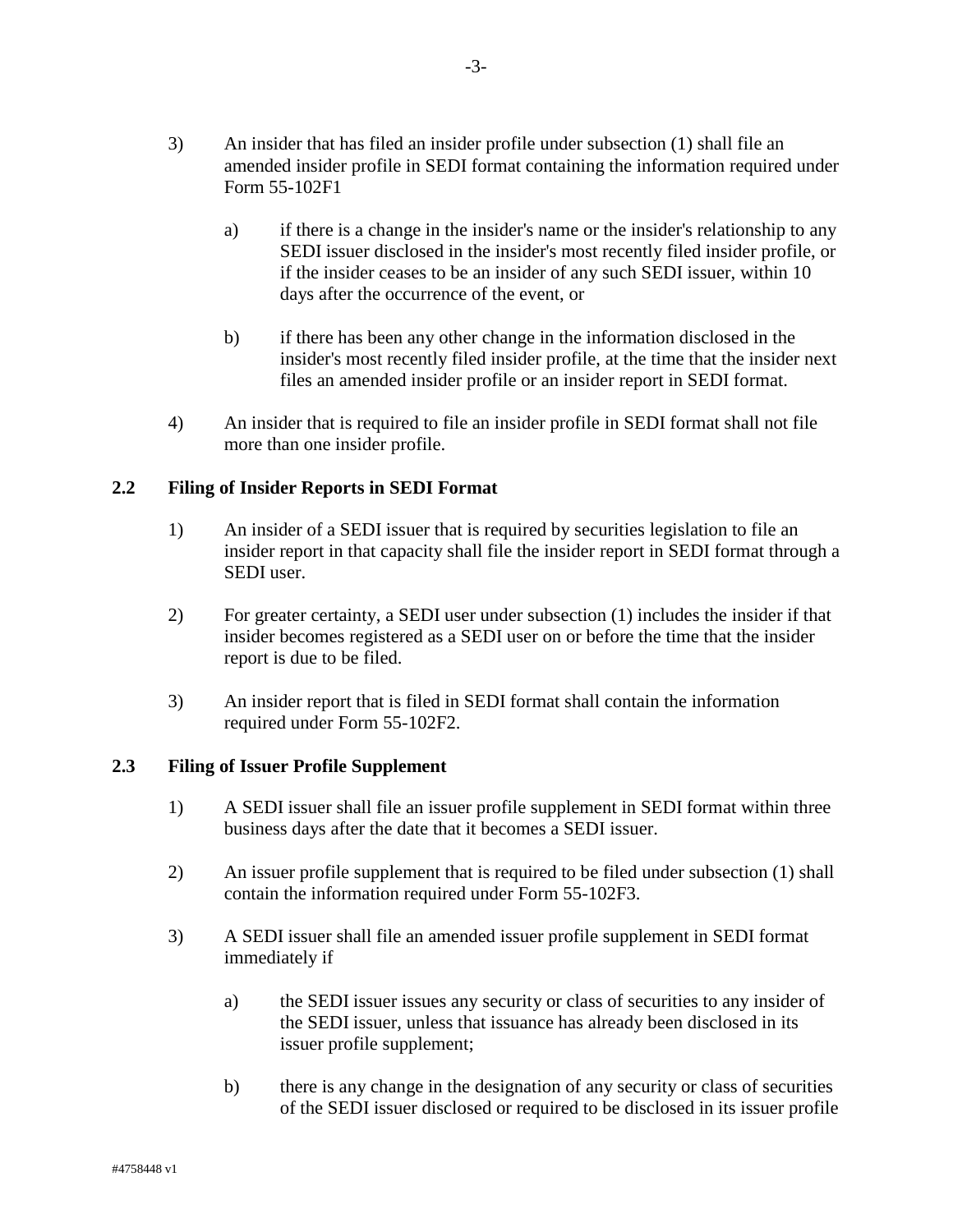supplement;

- c) any security or class of securities of the SEDI issuer disclosed or required to be disclosed in its issuer profile supplement has ceased to be outstanding and is not subject to issuance at a future date; or
- d) there is any other change in the information disclosed or required to be disclosed in its issuer profile supplement.

## **2.4 Filing of Issuer Event Report**

- 1) A SEDI issuer shall file an issuer event report in SEDI format no later than one business day following the occurrence of an issuer event.
- 2) An issuer event report that is required to be filed under subsection (1) shall contain the information required under Form 55-102F4.

## **2.5 SEDI Users**

- 1) An individual who is a SEDI filer, a filing agent, or an authorized representative of a SEDI filer or filing agent, may use SEDI for the purpose of making SEDI filings.
- 2) Before using SEDI to make SEDI filings, an individual referred to in subsection (1) shall register as a SEDI user by
	- a) completing and submitting a user registration form in SEDI format; and
	- b) delivering a copy of the completed user registration form in paper format to the SEDI operator for verification by the SEDI operator.
- 3) A user registration form under subsection (2) shall contain the information required under Form 55-102F5 and the paper format copy of the user registration form under paragraph (2)(b) shall contain the manual or facsimile signature of the individual being registered.
- 4) The paper format copy of the user registration form referred to in paragraph (2)(b) shall be delivered to the SEDI operator by prepaid mail, personal delivery or facsimile at the address or facsimile number indicated on the printed copy of Form 55-102F5, as applicable.

### **PART 3 FILING OF REPORTS IN PAPER FORMAT**

### **3.1 Filing of Insider Reports in Paper Format**

1) An insider report that is not required to be filed in SEDI format under this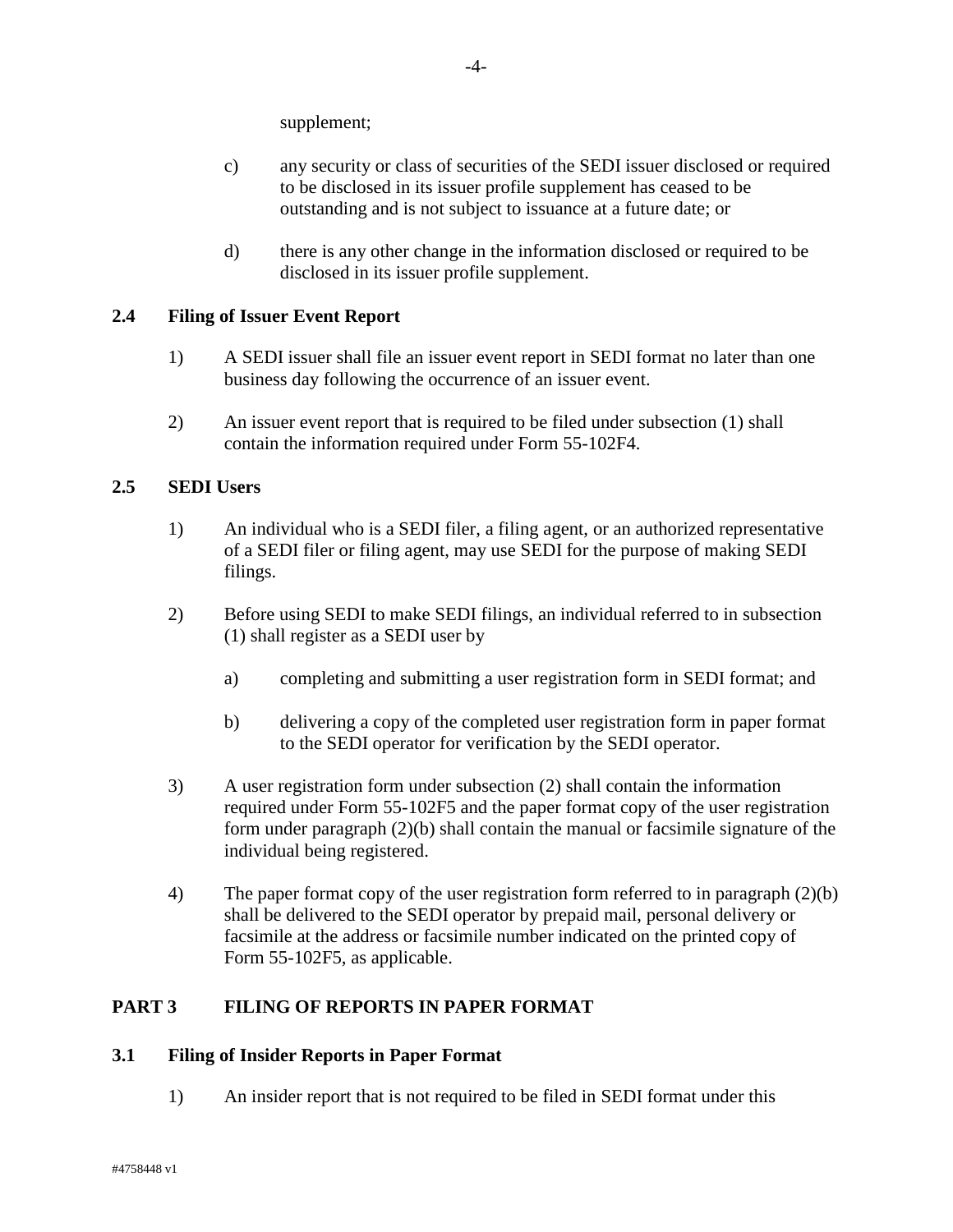Instrument shall be filed in paper format.

- 2) An insider report that is required to be filed in paper format shall be prepared in accordance with Form 55-102F6, subject to any provision of securities legislation that permits the use of an alternative form of report in the particular circumstances.
- 3) An insider report that is prepared in accordance with Form 55-102F6 shall be manually signed and shall be filed either
	- a) by prepaid mail or personal delivery to the address of the securities regulatory authority set forth on Form 55-102F6; or
	- b) by facsimile to the facsimile number of the securities regulatory authority set forth on Form 55-102F6.

### **3.2 Filing of Transfer Reports in Paper Format**

- 1) In Alberta, Saskatchewan, Ontario, New Brunswick, Northwest Territories, Quebec, Nova Scotia, Prince Edward Island, Newfoundland, Nunavut or Yukon, a transfer report shall be filed in paper format and shall be prepared in accordance with Form 55-102F6.
- 2) A transfer report that is prepared in accordance with Form 55-102F6 shall be manually signed and shall be filed either
	- a) by prepaid mail or personal delivery to the address of the securities regulatory authority set forth on Form 55-102F6; or
	- b) by facsimile to the facsimile number of the securities regulatory authority set forth on Form 55-102F6.

# **PART 4 SEDI FILING EXEMPTION**

### **4.1 Temporary Hardship Exemption**

- 1) If unanticipated technical difficulties or failure by a SEDI issuer to file its issuer profile supplement prevent the timely submission of an insider report in SEDI format, a SEDI filer shall file the insider report in paper format as soon as practicable and in any event no later than two business days after the day on which the insider report was required to be filed.
- 2) An insider report filed in paper format under subsection (1) shall be prepared in accordance with Form 55-102F6 and shall include the following legend in capital letters at the top of the front page: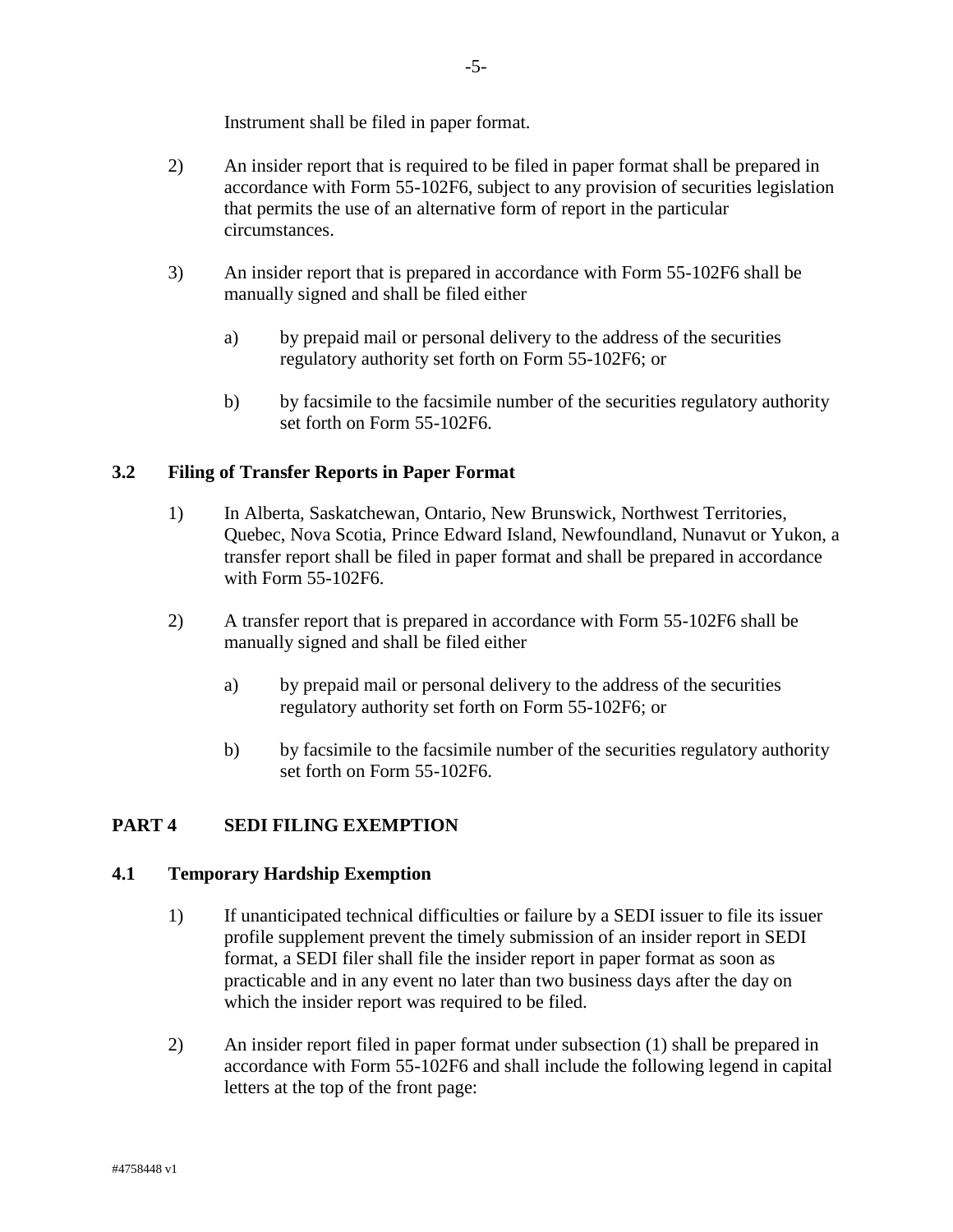IN ACCORDANCE WITH SECTION 4.1 OF NATIONAL INSTRUMENT 55- 102 SYSTEM FOR ELECTRONIC DISCLOSURE BY INSIDERS (SEDI), THIS INSIDER REPORT IS BEING FILED IN PAPER FORMAT UNDER A TEMPORARY HARDSHIP EXEMPTION.

- 3) The requirements of securities legislation relating to paper format filings of insider reports apply to a filing under subsection (1) except that signatures to the paper format document may be in typed form rather than manual format and an agent may sign the paper format document on behalf of an insider who is an individual without filing a completed power of attorney.
- 4) If an insider report is filed in paper format in the manner and within the time prescribed in this section, the date by which the information is required to be filed under securities legislation is extended to the date on which the filing is made in paper format.
- 5) If a SEDI filer makes a paper format filing under this section, the SEDI filer shall file the insider report in SEDI format as soon as practicable after the unanticipated technical difficulties have been resolved or the insider has become aware that the SEDI issuer has filed its issuer profile supplement, whichever is applicable.
- 6) Despite sub-section 2.1(3) and sections 2.3 and 2.4, if unanticipated technical difficulties prevent a SEDI filer from filing an issuer profile supplement, an amended issuer profile supplement, an issuer event report or an amended insider profile within the specified time, the SEDI filer shall file such document as soon as practicable after the unanticipated technical difficulties have been resolved.

# **PART 5 PREPARATION AND TRANSMISSION OF SEDI FILINGS**

### **5.1 Manner of Effecting SEDI Filings**

**Manner of Effecting SEDI Filings** -A SEDI filing shall be prepared and transmitted using the SEDI software application located at the SEDI web site.

### **5.2 Authentication and Access Key**

When information is filed in SEDI format, the identity of the SEDI filer or the authority of the filing agent shall be authenticated by

- a) the use of the SEDI filer's username and password by the SEDI filer;
- b) the use of the SEDI filer's access key by the filing agent; or
- c) the use of the SEDI filer's username and password and SEDI filer's access key by the SEDI filer when first linking to the insider profile created by a filing agent.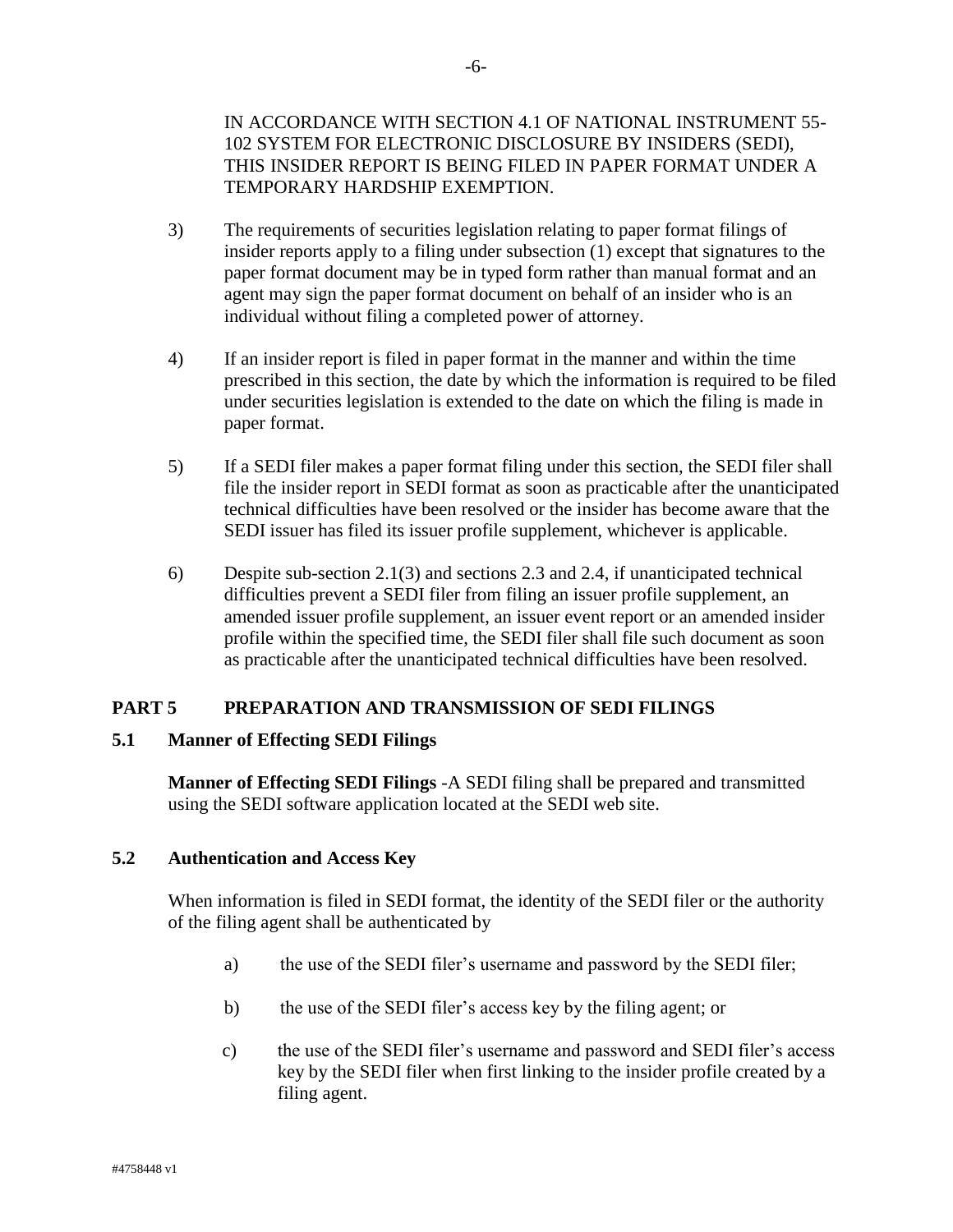### **5.3 Format of Information and Number of Copies**

**Format of Information and Number of Copies** - A requirement in securities legislation relating to the format in which a report or other information to be filed must be printed or specifying the number of copies of a report or other information that must be filed does not apply to a SEDI filing made in accordance with this Instrument.

### **PART 6 EXEMPTION**

#### **6.1 Exemption**

- 1) The regulator or the securities regulatory authority may grant an exemption from this Instrument, in whole or in part, subject to such conditions or restrictions as may be imposed in the exemption.
- 2) Despite subsection (1), in Ontario only the regulator may grant such an exemption.

## **PART 7 TRANSITION TO ELECTRONIC FILING**

#### **7.1 SEDI Issuers**

**SEDI Issuers** -An issuer that is a SEDI issuer on October 29, 2001 shall file an issuer profile supplement in SEDI format within five business days after that date.

### **7.2 Transactions Before Effective Date**

**Transactions Before Effective Date** -If, at any time on or after November 13, 2001, an insider of a SEDI issuer is filing an insider report, including an amended insider report, in respect of a relationship to, or a transaction in securities of, the SEDI issuer which arose or occurred prior to that date, the insider shall file the insider report in SEDI format.

### **PART 8 EFFECTIVE DATE**

#### **8.1 Effective Date**

- 1) Except for sections 2.1, 2.2, 2.4, 3.1 and 3.2, this Instrument comes into force on October 29, 2001.
- 2) Sections 2.1, 2.2, 2.4, 3.1 and 3.2 come into force on November 13, 2001.